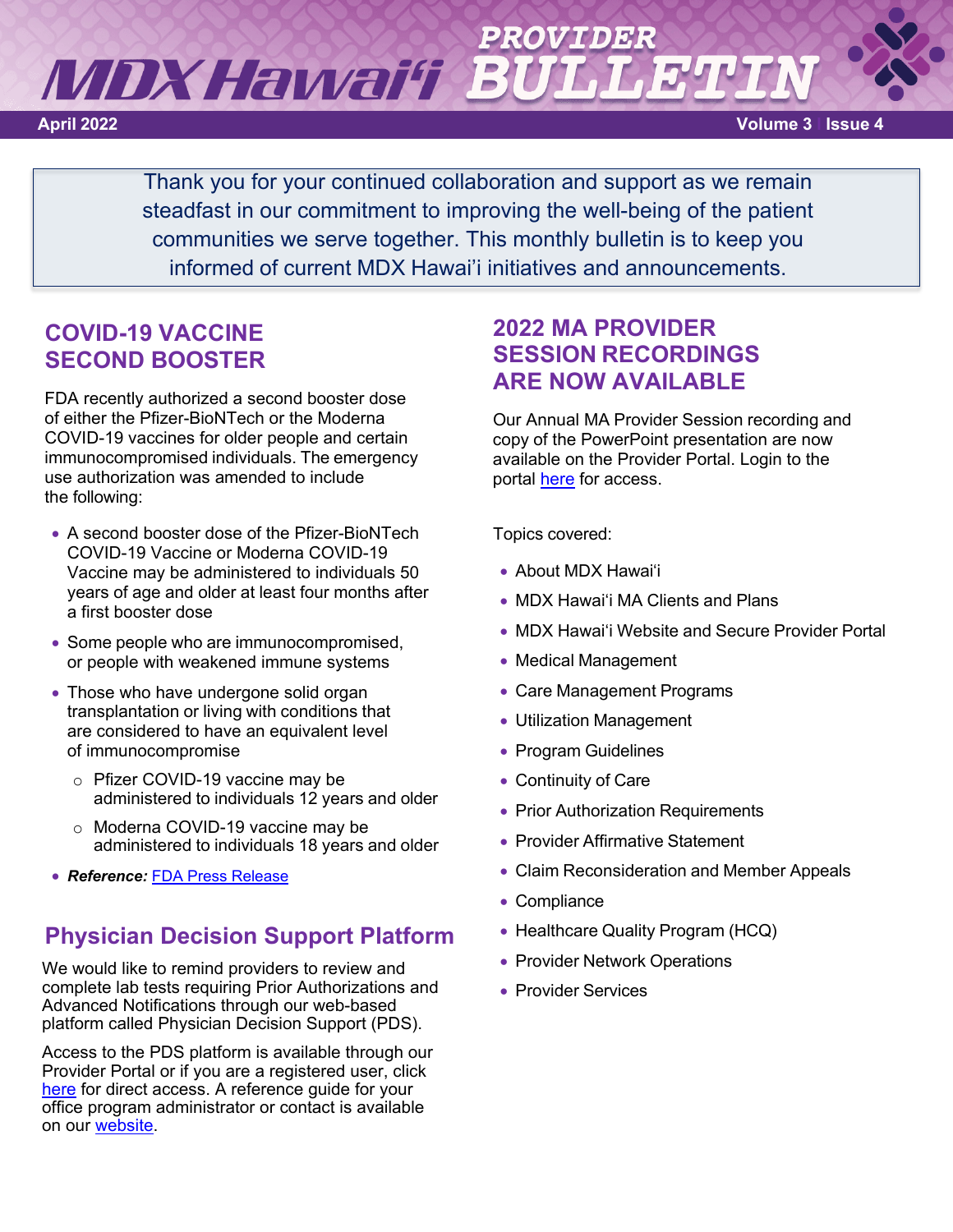### **April 2022 Page 2**

## **MIP REVISIONS AND UPDATES**

Effective April 13, 2022, an updated version of the MIP will be available for use. The new layout of the MIP will include the following sections:

- Member Demographic Information
- Action Requested:
	- o Instructions for confirming and disconfirming chronic conditions and suggestions.
	- o Listing of all OPEN, known chronic conditions as well as suggestions sourced by a physician reviewer, coder, or claims review.
	- o Action to be taken for the conditions and/or suggestions listed in this section.
- Conditions Already Assessed This Year
	- o Listing of all CLOSED chronic conditions.
	- o There is no further action needed in assessing the conditions listed in this section.
- Non-PCP Visits: Listing most recent visits to a non-PCP, including the provider's name, specialty, and the date of service.
- Quality Measures: Listing of Quality/STARS measures and their status.
- Instructions for where to return completed MIP forms at the bottom of the form.

The main update to the newly designed MIP is the Action Requested section, which combines the Action Requested sections for historically known conditions and indicated conditions in the previous version of the MIP. Historically known chronic conditions will be located at the top of the Action Requested section, indicated by fields providing historical background on the condition (Seen By, Specialty, Assessment Status for the past two years, Previously Suppressed). Suggestions sourced by physician reviewers, coders, or claims reviews will be located at the bottom of the section. Suggestions will display the reviewer's memo or reasoning for the suggestion in the place of historical background.

In addition, suggestions may indicate a non-ICD-10 code. Listed below are the types of suggestions that may be included on the MIP.

• ICD-10 codes: Codes that map to a RA diagnosis.

- EDU: Educational notes created by the reviewer to be reviewed and addressed.
- ADX: Additional diagnoses to be assessed, documented, and submitted on a claim along with the current dx, IF VALID. Otherwise, disconfirm following the instructions at the top of the Action Requested section.
- REC: Recommendations for treatment or evaluation.
- NONE: No findings/recommendations were made after the Physician Medical Record Review (PMRR) of the patient's history was performed.

Please continue to follow the existing practice for confirming and disconfirming conditions/suggestions in the Action Requested section. Confirmations should be properly documented in the visit's notes and submitted as part of the claim. Disconfirmations should be noted on the MIP following instructions on the MIP and submitted back to MDX Hawai'i for processing.

If you have any questions regarding the MIP and the recent updates, please contact your BOI coordinator or submit your inquiry to [HCQAdminTeam@MDXHawaii.com](mailto:HCQAdminTeam@MDXHawaii.com)

## **GENERIC DRUGS NEWLY AVAILABLE IN 2022**

FDA recently approved several new generics medications. These medications recently lost their exclusivity with patent expirations. New generically available medications can potentially result in patient savings. Affordable medications help to promote patient compliance and prevent medication compliance-related disease complications.

| <b>Brand</b><br><b>Name</b> | <b>Generic</b><br><b>Name</b>          | Use                                                 |
|-----------------------------|----------------------------------------|-----------------------------------------------------|
| Vimpat                      | Lacosamide                             | Seizures                                            |
| Restasis                    | Cyclosporine<br>Ophthalmic<br>Emulsion | Keratoconjunctivitis<br>sicca (dry eye<br>syndrome) |
| Abraxane                    | Paclitaxel<br>Protein Bound            | Various cancers                                     |
| Alimta                      | Pemetrexed                             | Various cancers                                     |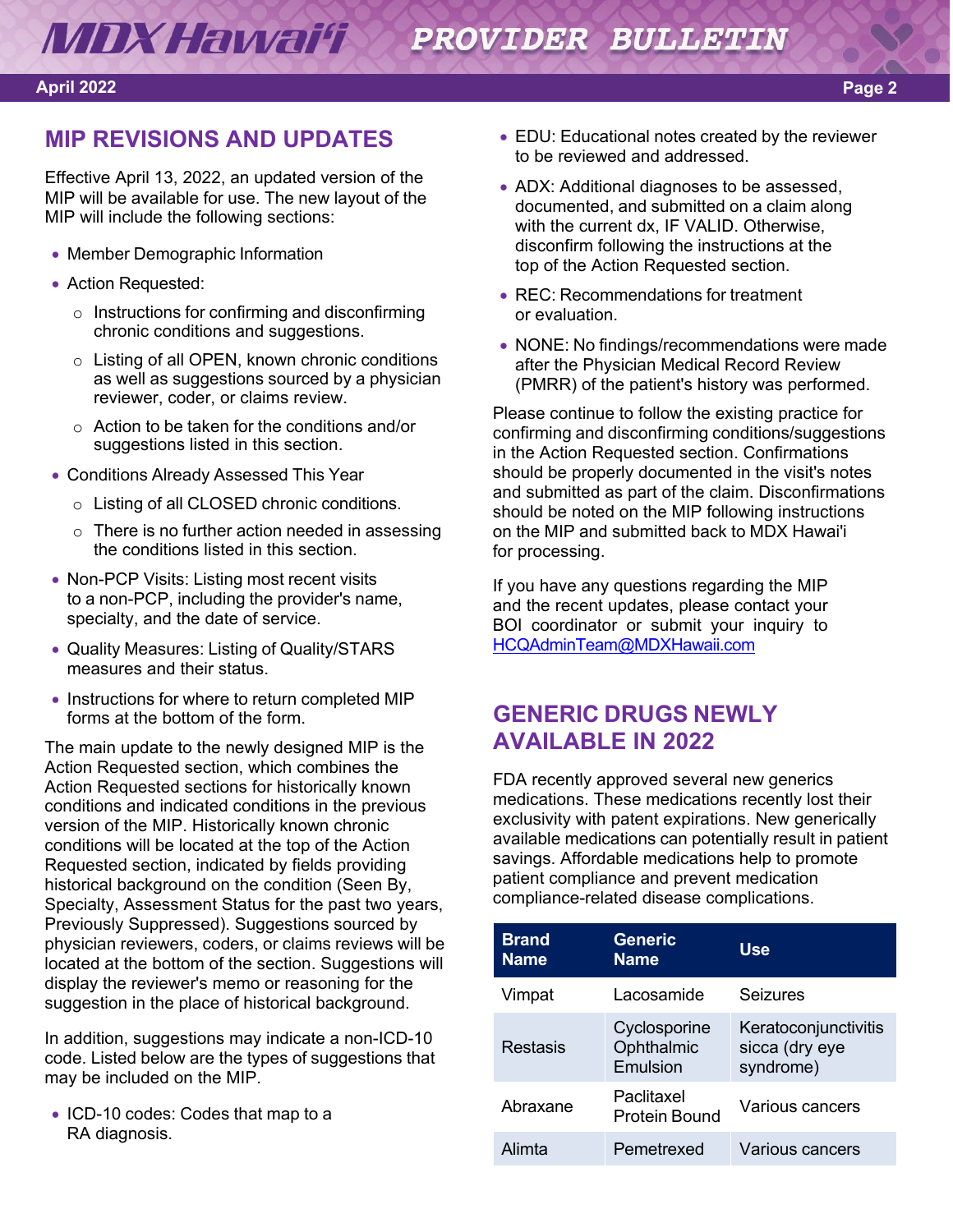### **MDX Hawai'i** PROVIDER BULLETIN

### **April 2022 Page 3**

## **USE OF MIP AT THE POINT OF CARE**

The MIP is a point-of-care tool created by MDX Hawaii available to all Primary Care Providers (PCPs). It lists historical, acute, and chronic Risk Adjusting (RA) conditions, suspect conditions, and the patient's outstanding STARs measures in a single document. The MIP is located on our Provider Portal and is updated in real-time; therefore, it is vital to refer to the MIP from the Provider Portal to ensure you have the most current updated version. In addition, we recommend you review the most current MIP prior to a patient appointment to identify diagnoses that potentially may not have been reviewed.

## **REVISED CARE COORDINATION FORM**

Based on your feedback, the Care Coordination Referral form has been updated, making it easier to complete. We hope that this updated form will assist you and your staff and streamline steps in the referral requesting processes.

Please find an updated copy of the Care Coordination Referral Form **[here](https://www.mdxhawaii.com/Upload/MDXHawaiiCareCoordinationReferralForm_040122.pdf)**.

For your convenience, a copy is attached at the end of this bulletin.

## **STATIN THERAPY FOR PATIENTS WITH CARDIOVASCULAR DISEASE AND DIABETES (SPC/SPD)**

### **Statin Therapy for Patients with Cardiovascular Disease**

Assesses males 21–75 years of age and females 40–75 years of age who have clinical atherosclerotic cardiovascular disease (ASCVD) and who received and adhered to statin therapy.

### **Statin Therapy for Patients with Diabetes**

Assesses adults 40-75 years of age who have diabetes and who do not have clinical ASCVD, who received and adhered to statin therapy.

In the next several weeks, you will receive a list of your patients -who have been non-compliant for statin medications, year over year (2020 and 2021).

Please note the exclusions for these measures for the patients with certain conditions:

- SUPD required exclusions: hospice patients, patients with ESRD, rhabdomyolysis or myopathy, pregnancy, lactation or fertility, liver disease, prediabetes, or polycystic ovarian syndrome (PCOS)
- SPC required exclusions: hospice patients, patients with ESRD, rhabdomyolysis or myopathy, pregnancy, fertility, liver disease, Coronary Artery Bypass Graft (CABG), or Percutaneous Coronary Intervention (PCI)



## **2022 HEDIS UPDATES FOR DIABETES MANAGEMENT MEASURES**

Every year, NCQA updates and releases the Healthcare Effectiveness Data and Information Set (HEDIS®). This process ensures that HEDIS measures remain relevant and feasible for implementation.

The Comprehensive Diabetes Care—HbA1c Testing indicator has been retired this year. Instead, NCQA will concentrate efforts on the outcome based HbA1c Control for Patients with Diabetes measure.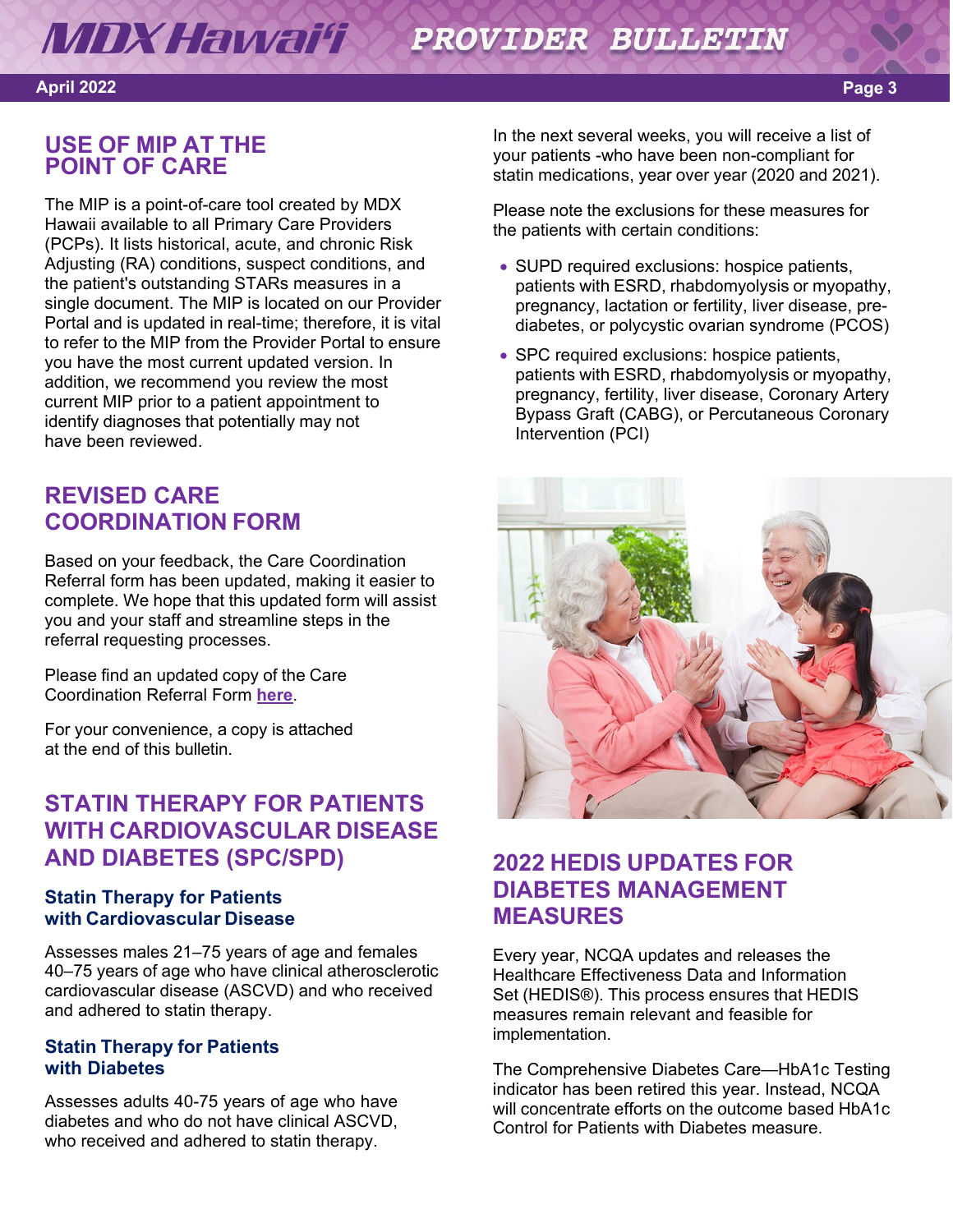### **MDX Hawai'i** PROVIDER BULLETIN

### **April 2022 Page 4**

### **HEDIS 2022: See What's New, What's [Changed](https://www.ncqa.org/blog/hedis-2022-see-whats-new-whats-changed-and-whats-retired/) [and What's Retired](https://www.ncqa.org/blog/hedis-2022-see-whats-new-whats-changed-and-whats-retired/)**

Assesses adults 18–75 years of age with diabetes (type 1 and type 2) who had each of the following:

- Hemoglobin A1c (HbA1c) testing.
- HbA1c poor control (>9.0%).
- $\bullet$  HbA1c control (<8.0%).
- Eye exam (retinal) performed.
- Medical attention for nephropathy.
- BP control (<140/90 mm Hg).

Please remember to submit the actual HbA1c results using these CPT II codes on your claim:

| <b>FOCUS</b><br><b>MEASURE</b> | <b>WHAT</b><br><b>CODE</b> is<br>needed | <b>Description</b>                     |
|--------------------------------|-----------------------------------------|----------------------------------------|
| A <sub>1</sub> C control       | 3044F<br>3051F<br>3052F                 | $< 6.9\%$<br>$7 - 7.9%$<br>$8 - 8.9%$  |
| (equal or $\leq 9\%)$          | 3046F                                   | >9% (Poor Control<br>and doesn't close |
|                                |                                         | the gap)                               |
|                                | 3074F                                   | Sys < 130                              |
| Controlling                    | 3075F                                   | Sys 130 - 139                          |
| <b>Blood Pressure</b>          | 3077F                                   | Sys > 140                              |
| • Diabetes                     | 3078F                                   | Dias $< 80$                            |
| Hypertension                   | 3079F                                   | $80 - 89$                              |
|                                | 3080F                                   | >90                                    |

- The focus for this year will be on a performance indicator, the actual test values.
- Eye Exam for Patients with Diabetes (EED) – this replaced the former CDC REE (Retinal Eye Exam)
- Kidney Health Evaluation for Patients with Diabetes (KED) is a new measure for 2022. \*\*NCQA retired the CDC Nephropathy effective MY 2022. As of January 6, 2022, CMS has not clarified the potential retirement of CDC Neph and replacement with KED, but we anticipate this rolling out.

• Blood pressure Control for Patients with Diabetes (BPD) – stand-alone measure. Documentation in the medical record of "BP average" is acceptable for compliance. The Average BP listed must be <140/90 mmHg. Please also remember to submit your BP values using the above CPT II codes on your claim.

Exclusions will now include: Polycystic ovarian syndrome (PCOS), gestational diabetes or steroid-induced diabetes are now required exclusions for Hemoglobin A1c Control for Patients with Diabetes (HBD) and Eye Exam for Patients with Diabetes (EED). If your patient has qualifying exclusions, please submit the diagnoses on the claim so your patients will be removed from the denominator.

### **How You Can Help**

- Order HbA1c lab prior to patient appointment
- For a point of care testing, document the date of the in-office test with the result
- Submit the CPT code for the test performed (83036-83037) and the CPT II result codes to report the HbA1c result value (refer to table)
- Submit CPT II codes to report eye exam outcomes
- Submit CPT II code 3072F in the current measurement year to capture negative for retinopathy eye exams from the prior year (e.g., a patient had negative for a retinopathy eye exam last year)
- Documentation of hypertensive retinopathy is considered positive for diabetic retinopathy
- Educate patients about the difference between an eye exam to get new eyeglasses and a comprehensive diabetic eye exam
- Consider prescribing ACE/ARB inhibitors for diabetic patients as appropriate
- Document all systolic and diastolic readings if multiple BP is taken on the same date. If the BP is >140/90, please have staff retake it during the visit
- Submit the lowest systolic and lowest diastolic CPT II codes for that visit (can be separate readings for that day) to the claim.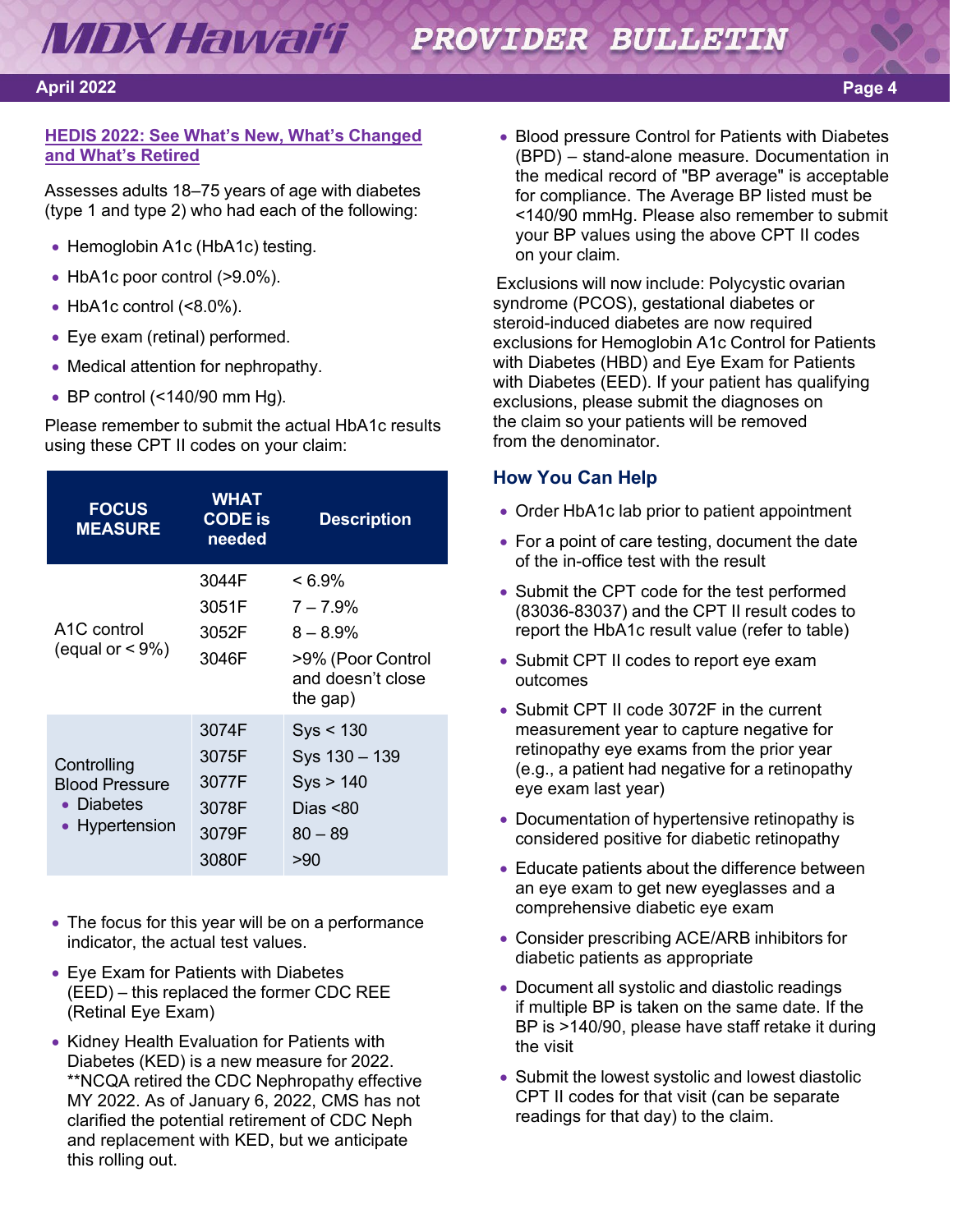### **April 2022 Page 5**

## **2022 INSULIN SAVINGS PROGRAM**

Both UnitedHealthcare and Humana plans offer Insulin Savings Programs, where certain insulins on their respective formularies are \$35 for a 30-day supply or \$95 for a 90-day supply through their health plan pharmacy.

## **UnitedHealthcare Insulin Saving Program**

## 2022 **UHC Medicare Advantage Formulary Updates**

### Good News for 2022!

- All covered generic Med Adherence Star drugs covered on Tier 1
- Expansion of Tier 1 Gap Coverage
- Expansion of Tier 1 \$0 Retail and many plans decreased deductibles
- Expansion of 100-Day Supply Rx benefit
- Continued Participation in Insulin Senior Savings Program - \$35 copay for covered insulins on Tier 3 through coverage gap for non-LIS members. Members with Extra Help are subject to the Low-Income Subsidy Copays
- Continued Coverage of Bonus Drugs (Tier 2) for majority of MAPD members
	- Sildenafil (generic Viagra)
	- Cyanocobalamin (Vitamin B-12)
	- Vitamin D **Folic Acid**
	-

| <b>Insulins Covered on UHC Formularies</b> |                                                     |                            |  |
|--------------------------------------------|-----------------------------------------------------|----------------------------|--|
| Humalog                                    | <b>Humulin N</b>                                    | <b>Lantus Solostar</b>     |  |
| Humalog Junior Kwikpen                     | Humulin N Kwikpen                                   | Levemir                    |  |
| Humalog Kwikpen                            | <b>Humulin R</b>                                    | <b>Levemir Flextouch</b>   |  |
| Humalog Mix 50/50                          | Humulin R U-500<br>(Concentrated)                   | Lyumjev                    |  |
| Humalog Mix 50/50<br>Kwikpen               | Humulin R U-500<br>Kwikpen                          | <b>Soliqua 100/33</b>      |  |
| Humalog Mix 75/25                          | <b>Insulin Lispro</b>                               | <b>Toujeo Max Solostar</b> |  |
| Humalog Mix 75/25<br>Kwikpen               | <b>Insulin Lispro Junior</b><br>Kwikpen             | <b>Toujeo Solostar</b>     |  |
| Humulin 70/30                              | Insulin Lispro Protamine/<br>Insulin Lispro Kwikpen | Tresiba                    |  |
| Humulin 70/30 Kwikpen                      | Lantus                                              | <b>Tresiba Flextouch</b>   |  |

### Member Costs Through Drug Payment Stages by Level of Extra Help

|                                                                                | Eligible for Instalin Demo:                                       |                                                                                      |                     |                 |                  |
|--------------------------------------------------------------------------------|-------------------------------------------------------------------|--------------------------------------------------------------------------------------|---------------------|-----------------|------------------|
| (reflects single insulin<br>based on \$500 drug cost &<br>\$47 filed T3 copay) | <b>Non-LIS</b>                                                    | <b>LIS4</b>                                                                          | LIS <sub>1</sub>    | <b>LIS2</b>     | LIS <sub>3</sub> |
|                                                                                | <b>No Subsidy</b>                                                 | <b>Partial Subsidy</b>                                                               | <b>Full Subsidy</b> |                 |                  |
| <b>Deductible</b>                                                              | \$35 copay                                                        | \$99 deductible +<br>(Lesser of T3 copay or<br>15% of the drug cost)<br>547 T3 Copay | \$9.85<br>copay     | \$4.00<br>copay | \$0<br>copay     |
| <b>Initial Coverage</b><br>Limit (ICL)                                         | \$35 copay                                                        | (Lesser of T3 copay or<br>15% of the drug cost!<br>\$47 T3 Copay                     | \$9.85<br>copay.    | \$4.00<br>copay | 50<br>copay      |
| <b>Coverage Gap</b>                                                            | \$35 copay                                                        | 15% of the drug cost                                                                 | \$9.85<br>copay     | \$4.00<br>copay | 50<br>copay      |
| Catastrophic                                                                   | 5% of the drug coat or.<br>\$9.85 copay".<br>whichever costs more | \$9.85 copav*                                                                        | \$0<br>copay        | 50<br>copay     | 50<br>copay      |

Please Note: Information presented is intended to provide a summary of changes to MCORE formulary and may not be all inclusive.

## **Humana Pharmacy Insulin Saving Program**

When using the Humana Pharmacy Calculator to look up a member's prescription drugs, select insulins will be identified for plans that participate in the program. Click [https://drug-pricing.apps.external.pioneer.humana.com fo](https://drug-pricing.apps.external.pioneer.humana.com/)r more info.

Actual costs may differ at point of sale. The Pharmacy Calculator is a guide to costs.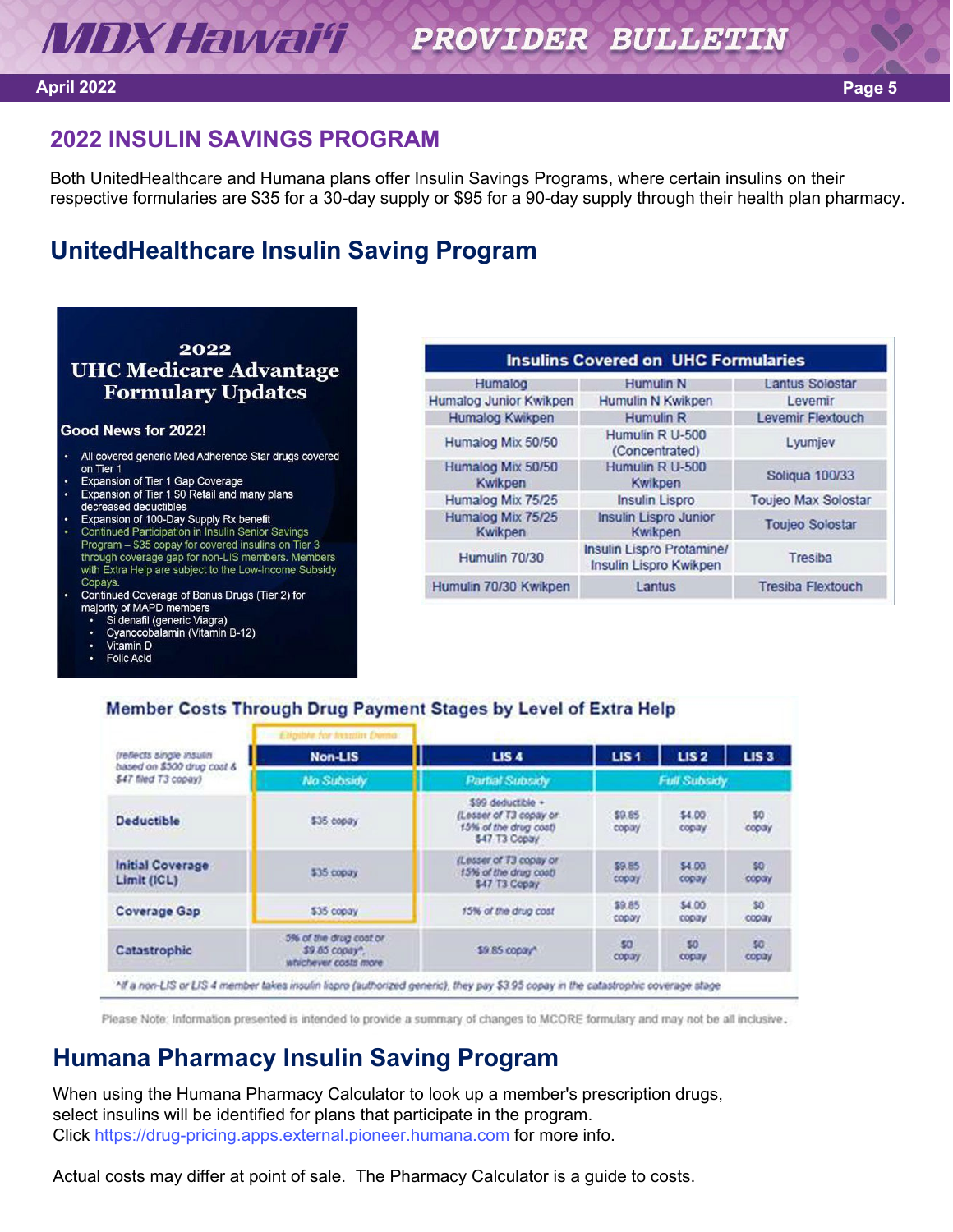## MDXHawai'i **Care Coordination Referral Form**

**FAX TO** (808) 792-8441 (O'ahu)/1-833-711-1663 (Neighbor Islands)

(808) 792-8402 (O'ahu)/1-877-544-0777 (Neighbor Islands)  $\bullet$ 

This form is for Referral to MDX Hawai'i's Medical Management Department. *Please complete all fields on both*  pages and fax this form to MDX Hawai'i. Please include any relevant medical records with this form.

| <b>SUBMITTED DATE</b>                                                                                                           | <b>REFERRING PROVIDER NAME</b>                                                                                         |                                                                                                                                    |  |  |  |
|---------------------------------------------------------------------------------------------------------------------------------|------------------------------------------------------------------------------------------------------------------------|------------------------------------------------------------------------------------------------------------------------------------|--|--|--|
| <b>PHONE</b>                                                                                                                    | <b>CONTACT PERSON</b>                                                                                                  |                                                                                                                                    |  |  |  |
| <b>MEMBER INFORMATION</b>                                                                                                       |                                                                                                                        |                                                                                                                                    |  |  |  |
| MEMBER NAME: (LAST, FIRST M.I.)                                                                                                 |                                                                                                                        |                                                                                                                                    |  |  |  |
| <b>MEMBER ID</b>                                                                                                                | <b>DOB</b>                                                                                                             | <b>PHONE</b>                                                                                                                       |  |  |  |
| <b>PROVIDER INFORMATION (if applicable)</b>                                                                                     |                                                                                                                        |                                                                                                                                    |  |  |  |
| <b>PRIMARY CARE PHYSICIAN</b>                                                                                                   | <b>PHONE</b>                                                                                                           | <b>FAX</b>                                                                                                                         |  |  |  |
| <b>SPECIALTY PHYSICIAN</b>                                                                                                      | <b>PHONE</b>                                                                                                           | <b>FAX</b>                                                                                                                         |  |  |  |
| <b>BEHAVIORAL HEALTH PHYSICIAN</b>                                                                                              | <b>PHONE</b>                                                                                                           | <b>FAX</b>                                                                                                                         |  |  |  |
|                                                                                                                                 | REASON FOR REFERRAL TO CARE COORDINATION (check " $\checkmark$ " all that apply)                                       |                                                                                                                                    |  |  |  |
| <b>SERVICE</b><br><b>COORDINATION</b>                                                                                           | <b>CARE COORDINATION &amp;</b><br><b>COMPLEX CASE MANAGEMENT</b>                                                       | ALA 'O HO'OLA (*High risk patients who<br>require home or telehealth visits by APRN)                                               |  |  |  |
| <b>Health Plan Benefits</b><br>ப<br>assist member to understand<br>and access benefits                                          | <b>CKD Self-Management</b><br>□<br>• condition education<br>• medication education<br>• Advanced Care Planning         | <b>Complex Chronic Condition</b><br>ப<br><b>Assessment</b> for High-Risk Patients<br>• recommendations for complex<br>plan of care |  |  |  |
| <b>Mom's Meals Benefit</b><br>□<br>meals provided after discharge<br>from SNF or hospital (if member<br>meets benefit criteria) | $\Box$<br><b>ESRD</b><br>• condition education<br>• optimal starts<br>• fluid overload                                 | Two or More Inpatient Admissions<br>□<br>within last year or Two or More ER<br>Visits within last 6 months                         |  |  |  |
| <b>Medication Copays</b><br>$\Box$<br>provide possible resources to assist<br>with cost of medications                          | $\Box$ Heart Disease Self-Management<br>• condition education<br>• medication education<br>• Advanced Care Planning    | <b>Medication Reconciliation</b><br>ப<br>and/or coordination<br>• Education provided<br>on medications                             |  |  |  |
| Transportation<br>ப<br>provide possible resources for<br>transportation to medical<br>appointments                              | <b>Diabetes Self-Management</b><br>ப<br>• condition education<br>· medication education<br>• Advanced Care Planning    | <b>Advance Care Planning</b><br>ப<br>Education provided on<br>• Advanced Directives<br>• POLST                                     |  |  |  |
| <b>Food Insecurity</b><br>ப<br>provide possible resources if<br>member facing food insecurity                                   | <b>Two or More Inpatient</b><br>⊔<br><b>Admissions</b> within last year<br>• Chronic Kidney Disease<br>• Heart Disease | <b>Education &amp; Training</b><br>$\Box$<br>• pathophysiology and management<br>of chronic diseases<br>>blood pressure            |  |  |  |
| <b>Community Resources</b><br>ப<br>assist member to understand &<br>access available resources                                  | <b>Two or More ER Visits</b><br>ப<br>within last 6 months<br>• Chronic Kidney Disease<br>• Heart Disease               | >glucometer and blood sugar<br>measurement<br>>monitoring daily weight<br>>diet education                                          |  |  |  |
| ப                                                                                                                               | Behavioral Health - Assistance with finding a Behavioral Health Provider or Services                                   |                                                                                                                                    |  |  |  |